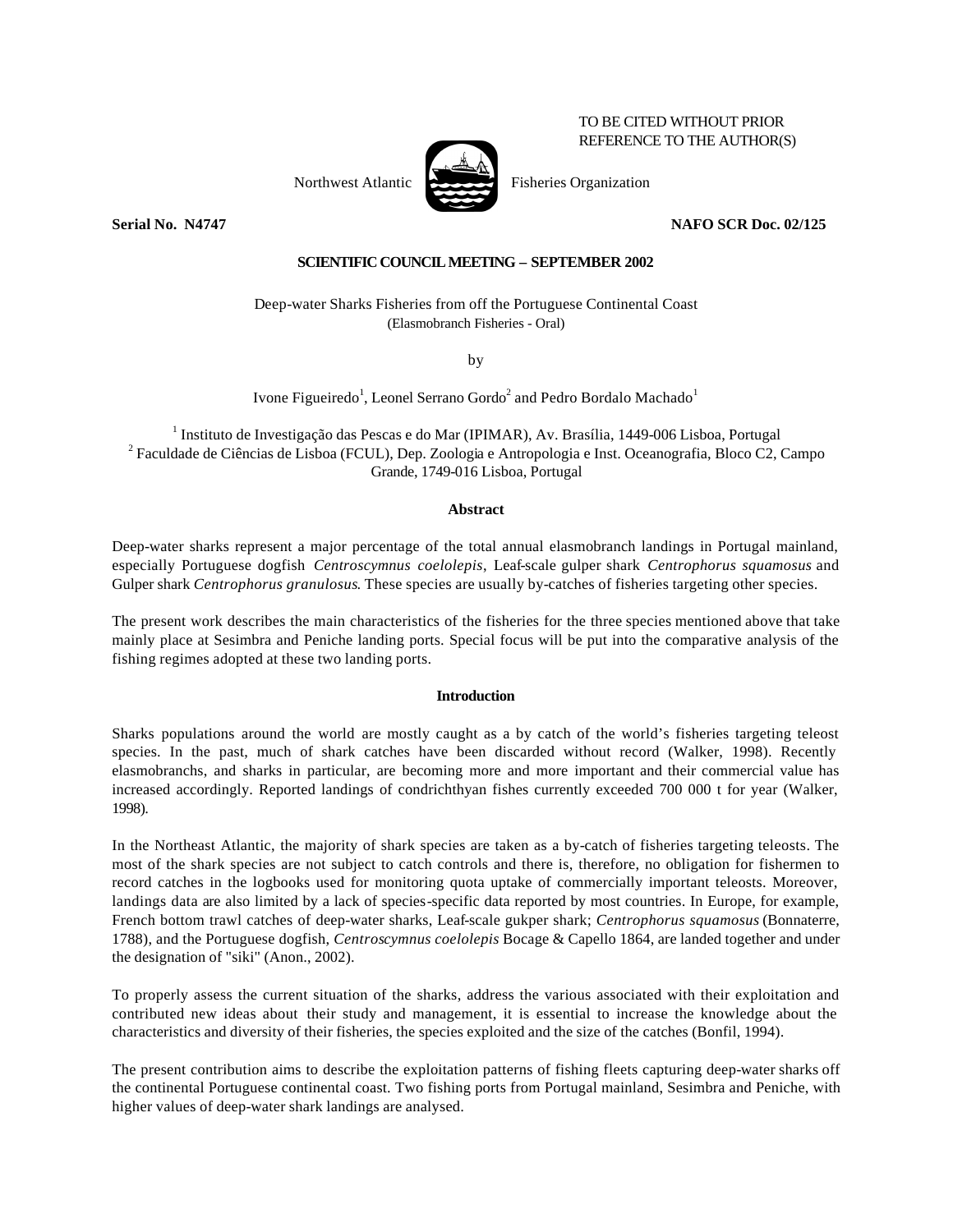#### **Data and Results**

The main data source was provided from statistic landing data on Portuguese commercial deep-water sharks species, routinely compiled by General Directorate of Fisheries (DGPA). DGPA is an institution belonging to the Portuguese Ministry of Agriculture, Rural Development and Fisheries.

The Portuguese coast is divided in 5 statistical zones for national fisheries report, Norte, Centro, Lisboa e Vale do Tejo, Alentejo e Algarve (Figure 1).

Peniche and Sesimbra ports, lying in the Lisboa e Vale do Tejo zone, were chosen for this study since they constitute two important ports with major landings of deep-water species. Sesimbra is undoubtedly the most important port for deep-water sharks, representing ca. 50% of the total landings in Portugal mainland (Table 1), being Lisboa, Viana do Castelo and Peniche other important ports. Figure 2 summarises this information for the years 1999 and 2000. However their fleets have very different characteristics, having Peniche a very diversified fleet in which the artisanal fishery have represented in the last 5 years between 20 and 24% of the total landings. Sesimbra is a fishermen village, essentially devoted to the artisanal fishery (>70% of the landings).

At present, no direct fishery on sharks exist on the Portuguese coast and therefore, all catches of elasmobranch species are by-catches of the trawl or deep-water fisheries. It is worthwhile to be said that sharks are not the most important group of species landed. In fact, the great majority  $(>60%)$  of the vessels land only less than 25% of sharks (Figure 3) both in Peniche and in Sesimbra. From this figure, one can also observe the low percentage of vessels that land more than 75% of sharks and this is particularly conspicuous in Sesimbra. In what concerns the deep-water sharks, they are caught essentially with longlines, >99% (Table 2) at depths ranging from 800 to 1600 m. Therefore, all analysis made from this point forward were based on deep-water species captured by longline.

Figure 4 shows elasmobranch species landings versus total landings (in tonnes) in Peniche and Sesimbra for a nine year period (1992 – 2000). Analysing these figures, it can be seen that Sesimbra has been responsible for much higher landings. Between 1992 and 1997, 10000 to 12000 tonnes were landed while in Peniche the highest value was obtained in 1994 with less than 3000 tonnes. Nevertheless, it must be pointed out that, in both ports, a general decreasing trend can be observed along the studied period with a sharp decrease in 2000. This decrease was much larger in Sesimbra (a reduction of ca. 60%) than in Peniche (30%) and was due to interdiction of fishery off Marocco.

In what concerns elasmobranch species landings, two different patterns can be seen. Sesimbra has shown an increasing trend from 1993 to 1999 while, in Peniche, elasmobranch landings exhibits a similar trend to the one observed for all species combined.

An analysis of the total landings by month (Figure 5) also shows different patterns between Peniche and Sesimbra. In Peniche, a similar trend occurred in both the landings of elasmobranch and all species combined with the highest values obtained between May and July. In Sesimbra, the highest values of elasmobranch species (observed between May and September) corresponds to the lowest landings of all species combined.

The two general patterns observed for Peniche and Sesimbra are the reflex of a different fishing deep-water fishery between them; Sesimbra has larger number of boats involved as well as a more regular activity. The facts are translated into a larger number of monthly landing records at Sesimbra (Figure 6). In Peniche, the patterns of the total number of monthly landing records are similar for all sharks combined and also for the two more important shark species, Gulper shark; *Centrophorus granulosus* (Bloch & Schneider, 1801), and Portuguese dogfish. However, the number of records of Gulper shark is almost the double of that of Portuguese dogfish.

The majority of the sharks landed are deep-water sharks (Figure 7). This figure shows a different pattern in deepwater sharks' landings by month, which are landed in lower percentages between June and September/October. Two different reasons appear to be responsible for this behaviour between the ports. In Sesimbra, the decrease might be related to a lower level of abundance of these species, because no changes on target species - black scabbardfish, *Aphanopus carbo*, are evident. In addition, there is also a decrease on landings on black scabbardfish during the same period to which no reduction on fishing effort is associated (figure 8). In Peniche, the decrease might be due to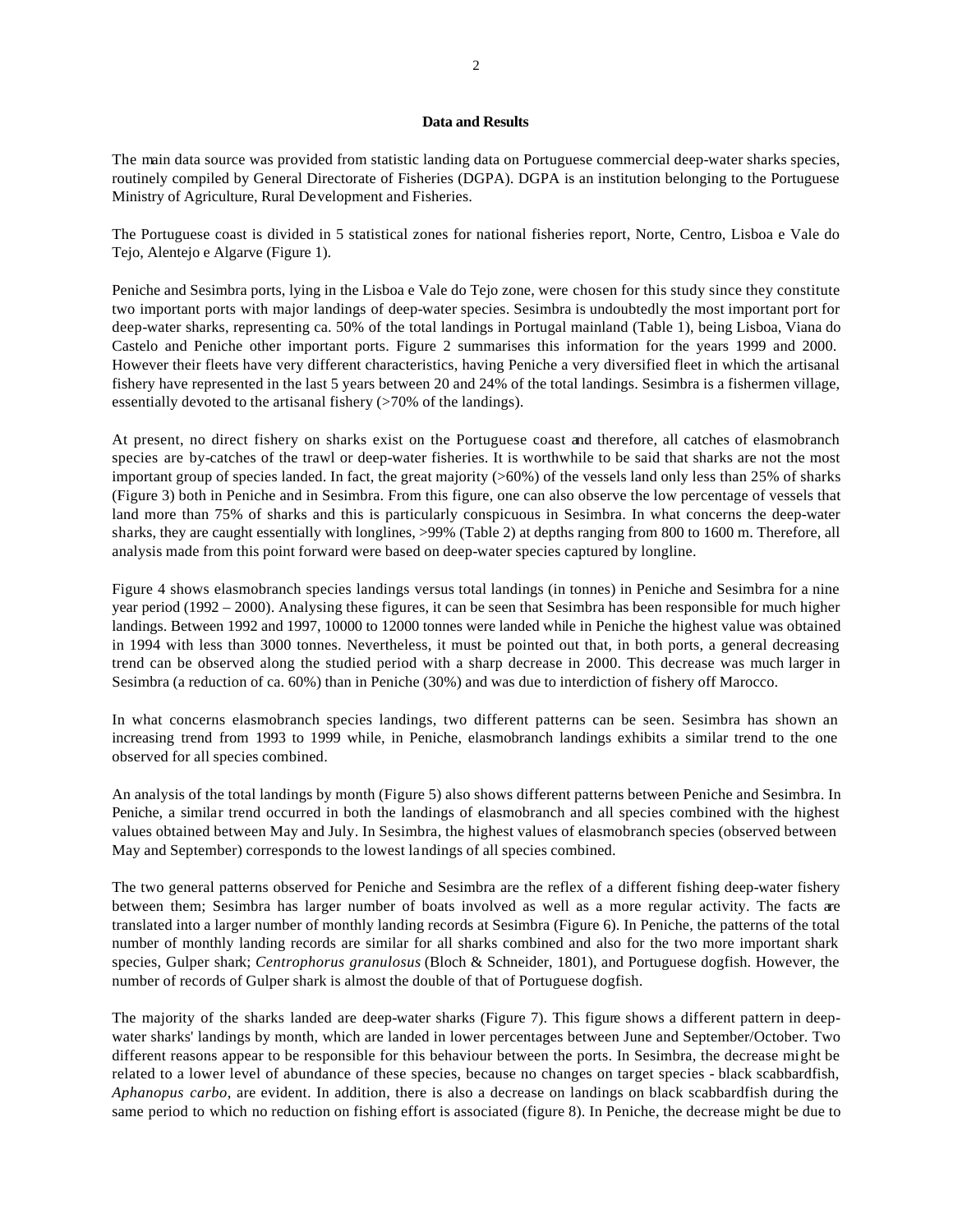a greater interest to capture other species of higher commercial value (Table 3). In fact, forkbeards, *Phycis* spp, and European conger, *Conger conger*; are landed in major quantities during late spring and summer (Figure 9).

Gulper shark, Leafscale gulper shark and Portuguese dogfish are the three most important deep water shark species in terms of total landings. Figure 10 shows the landings of each of these species for the period 1991-2000, respectively in Peniche and Sesimbra. As it can be seen, the relative importance of each species is not the same. In Peniche, the Gulper shark landings represent five times the landings of Portuguese dogfish, the second species in the ranking. However, the landings of Gulper shark shows a decreasing trend along the year, particularly in 2000 when the lowest value is attained. In Sesimbra, Portuguese dogfish has the highest landings, followed by Leafscale gulper shark. The analysis of the data from 1991 to 2000 shows that, between 1995 and 1999, the landings were slightly higher than in the rest of the period, decreasing in 2000 to values similar to the ones observed in 1993.

In terms of income and analysing the information for Peniche (Figure 11a), Gulper shark is the species with the highest commercial value (which is almost twice the value of the other two species) and an increasing trend on the mean price *per* kilo is evident from 1991 to 1998. This trend is also noticed for the other two species, among which Portuguese dogfish has a mean price *per* kg slightly higher than Leafscale gulper shark.

In Sesimbra, the Leafscale gulper shark has slightly higher commercial value, than those of the Gulper shark and the Portuguese dogfish (Figure 11b). Comparing the income behaviour with Peniche, no evident trends are detected on the mean price *per* kilo among these species.

### **Discussion**

The joint analysis of the two fishing ports (Peniche and Sesimbra) allowed us to conclude that: a) the Portuguese fishery on deep-water sharks is conducted by longlines, being the artisanal fishery the one that contributes to the major landings; b) deep-water sharks are not targets of this fishery. In Sesimbra they are a by-catch of the black scabbardfish fishery and in Peniche a by-catch of multispecies artisanal fisheries.

Apart from these common aspects, Peniche and Sesimbra represent two distinct realities that comprehend 4 issues:

- 1. Fleet. Peniche is the landing port for several fishing fleets comp onents (trawl, purse-seine and international fishery) that include large and small boats allowing different approaches to the fishery grounds. In this deep-water speies landings represent a small fraction of overall landings (ca 20%). In Sesimbra, the artisanal longline fleet is very important and its landings represent more than 70% of the total landings: It is mainly constituted by small commercial boats with an overall length range from 8.6 to 22.2 m and the power of the main engine from 78Kw to 272Kw. The fleet can be characterised by an average overall length of 16.4m and with an average main engine power of 135Kw.
- 2. socio-economic reality. Peniche has a diversified fishery community associated with different fishing fleet components. This fact can explain the reduced number of boats involved in the fishery and the lower landings of deep-water species, when compared to Sesimbra. On the contrary, Sesimbra is a very closed fishing community that depend on the sea for their livelihood. It is a traditional fis hery with few technological innovations and is also based on the family labour force. It is embedded in the cultural activity of the community where the economic, social, political and ecological aspects contrast with those to be found in the highly developed trawl fisheries of northern European countries: e.g, traditional vs. modern, artisanal vs. industrial, family vs. company and conservation vs. over-exploitation.
- 3. Deep-water shark ranking. In Peniche, the Gulper shark is, by far, the most important one landed, followed by the Portuguese dogfish and the Leafscale gulper shark. In Sesimbra, Portuguese dogfish is the first species in the rank, followed by the Leafscale gulper shark. Gulper shark has a very low representation in the landings when compared with the former two species.
- 4. income. In Peniche, as a major city, the price of the species *per* kilo is highly dependent on supply and demand. From 1991 to 2000, the decreasing trend in landings resulted in an increasing trend in the price of Gulper shark. The other two species have comparatively much lower landings but, despite of that, an increase of their price is still evident for more recent years. In Sesimbra, both the landings and the prices do not show any marked trend, with the exception of the price *per* kilo for all the species, which shows a slightly increase from 1991 to 2000.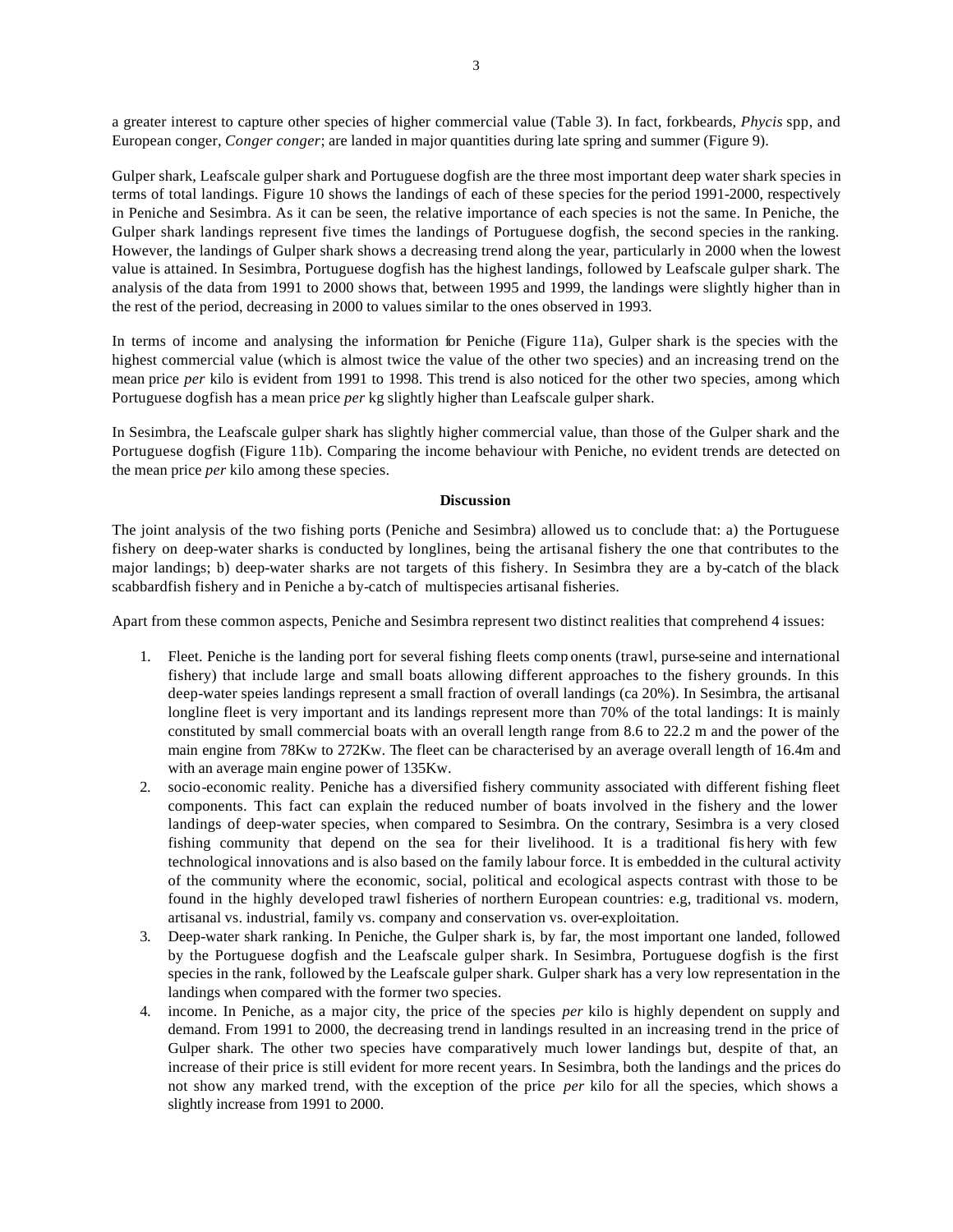# **References**

Anon. 2002. Report of the Working Group on the Biology and Assessment of Deep-Sea Fisheries Resources. *ICES C. M. Doc*., ACFM:**16**, 252 pp

Bonfil, R. 1994. Overview of world elasmobranch fisheries. *FAO Fisheries Technical Paper*, **341**, 119 pp.

Walker, T. I. 1998. Can shark resources be harvested sustainably? A question revisited with a review of shark fisheries. *Mar. Freshwater Res*., **49**: 553-572.

Table 1. Annual landings (tons) of deep-water sharks at the most important landing ports of Portugal Mainland.

|                         | 1992 | 1993 | 1994 | 1995 | 1996 | 1997 | 1998 | 1999 | 2000 |
|-------------------------|------|------|------|------|------|------|------|------|------|
| <b>LISBOA</b>           | 184  | 197  | 187  | 192  | 206  | 144  | 144  | 265  | 130  |
| <b>PENICHE</b>          | 92   | 74   | 34   | 38   | 48   | 33   | 49   | 82   | 14   |
| <b>SESIMBRA</b>         | 715  | 579  | 794  | 956  | 850  | 951  | 909  | 1226 | 853  |
| <b>VIANA DO CASTELO</b> | 153  | 130  | 61   | 75   | 59   | 61   | 38   | 103  | 65   |
| <b>IOTHERS</b>          | 501  | 545  | 575  | 562  | 636  | 654  | 627  | 931  | 647  |

Table 2. Annual landings (tons) of deep-water sharks by fishing fleet from Portugal Mainland.

|              | 1992    | 1993 | 1994            | 1995 | 1996  | 1997                                            | 1998    | 1999   | 2000   |
|--------------|---------|------|-----------------|------|-------|-------------------------------------------------|---------|--------|--------|
| Trawl        | 4.84    | 3.00 | 2.77            | 2.27 | 8.52  | 7.58 I                                          | 3.01    | 0.75   | 3.86   |
| Longline     | 1907.73 |      |                 |      |       | 1588,82 1358,51 1579,42 1325,90 1631,12 1433,06 |         | 698.47 | 569.93 |
| Purse-seine  | 0.30    | 0.05 | 0.01            | 0.01 | 0.041 | 0.02                                            | 0.03    | 0.08   | 0.03   |
| <b>TOTAL</b> | 1912.86 |      | 1591,88 1361,28 |      |       | 1581,71 1334,46 1638,73                         | 1436.09 | 699.31 | 573.82 |

Table 3. Ranks, by decreasing order of importance, assigned to the most important fish species landed at Peniche and Sesimbra between June and September/October.

#### PENICHE

|                           | Jun | Jul | Aug | Sep | Oct |
|---------------------------|-----|-----|-----|-----|-----|
| Forkbeards                |     |     |     |     |     |
| Conger eel                |     |     |     |     |     |
| Monkfish                  |     |     |     |     |     |
| <b>Black scabbardfish</b> |     |     | 3   |     |     |
| Rays                      |     | 3   |     |     |     |
| Wreckfish                 |     |     |     |     |     |

#### **SESIMBRA**

|                           | Jur | Jul | Ser |
|---------------------------|-----|-----|-----|
| <b>Forkbeards</b>         |     |     |     |
| Conger eel                |     |     |     |
| <b>Black scabbardfish</b> |     |     |     |
| Ravs                      |     |     |     |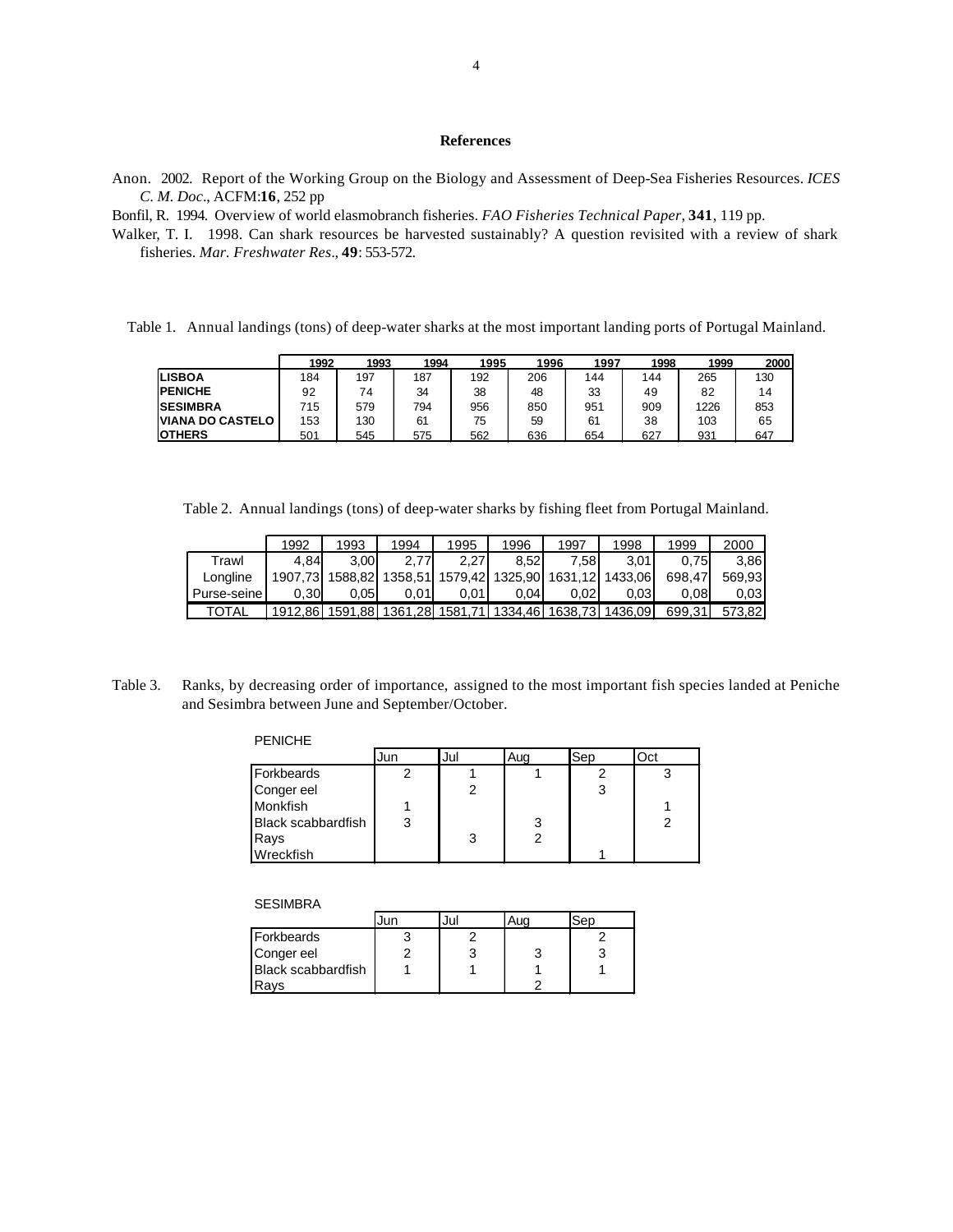

Fig.1. Geographic zones adopted by the Portuguese Statistical Institute for landing reports.



Fig. 2. Landings of deep-water sharks in major ports of Portugal Mainland in 1999 and 2000.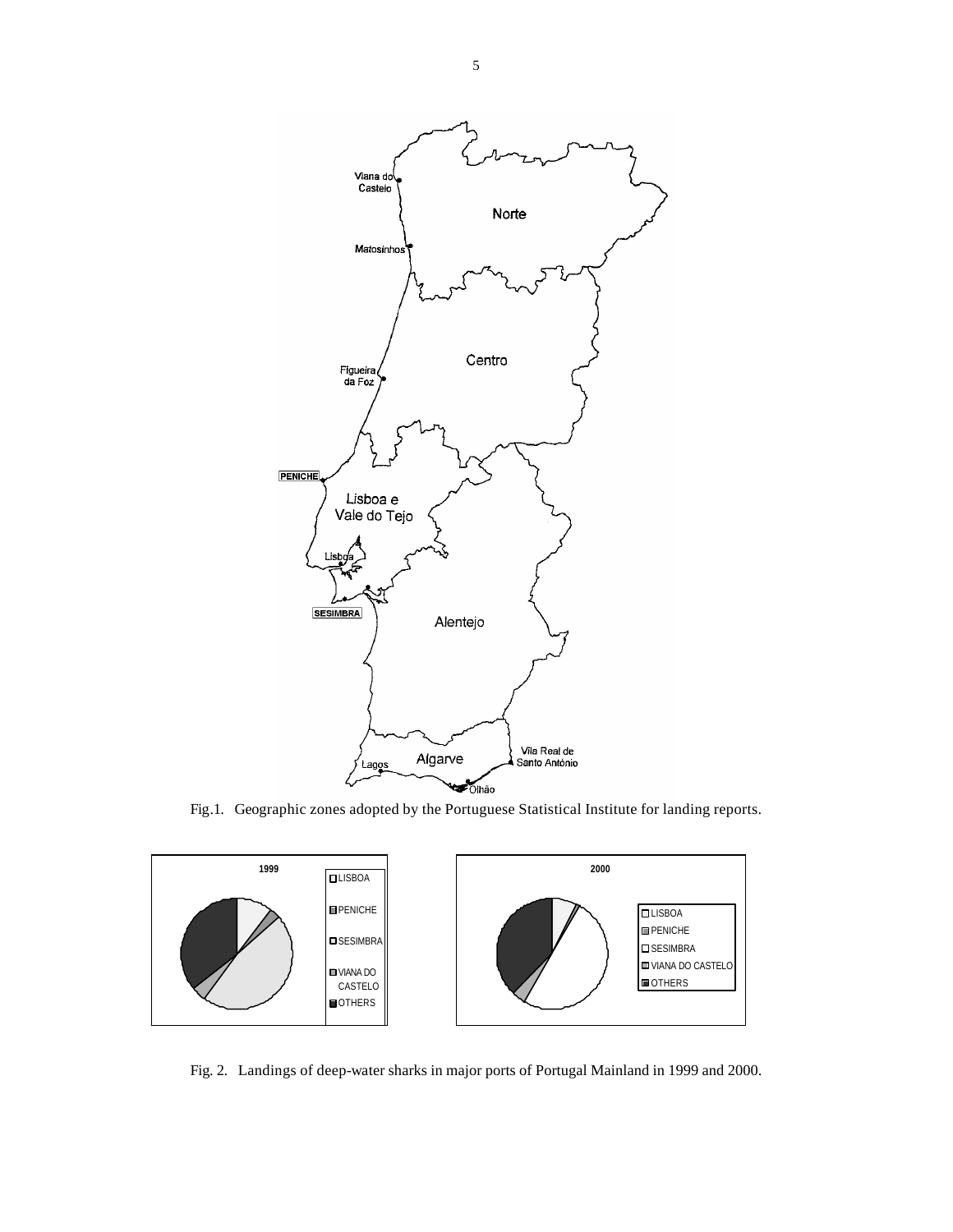

Fig. 3. Monthly percentage of vessels that landing sharks in Peniche and Sesimbra.



Fig. 4. Elasmobranch species landings versus total landings (tonnes) in Peniche (a) and Sesimbra (b) between 1992 and 2000.



Fig. 5. Monthly evolution of landings (tonnes) of elasmobranch species versus total landings in Peniche (a) and Sesimbra (b).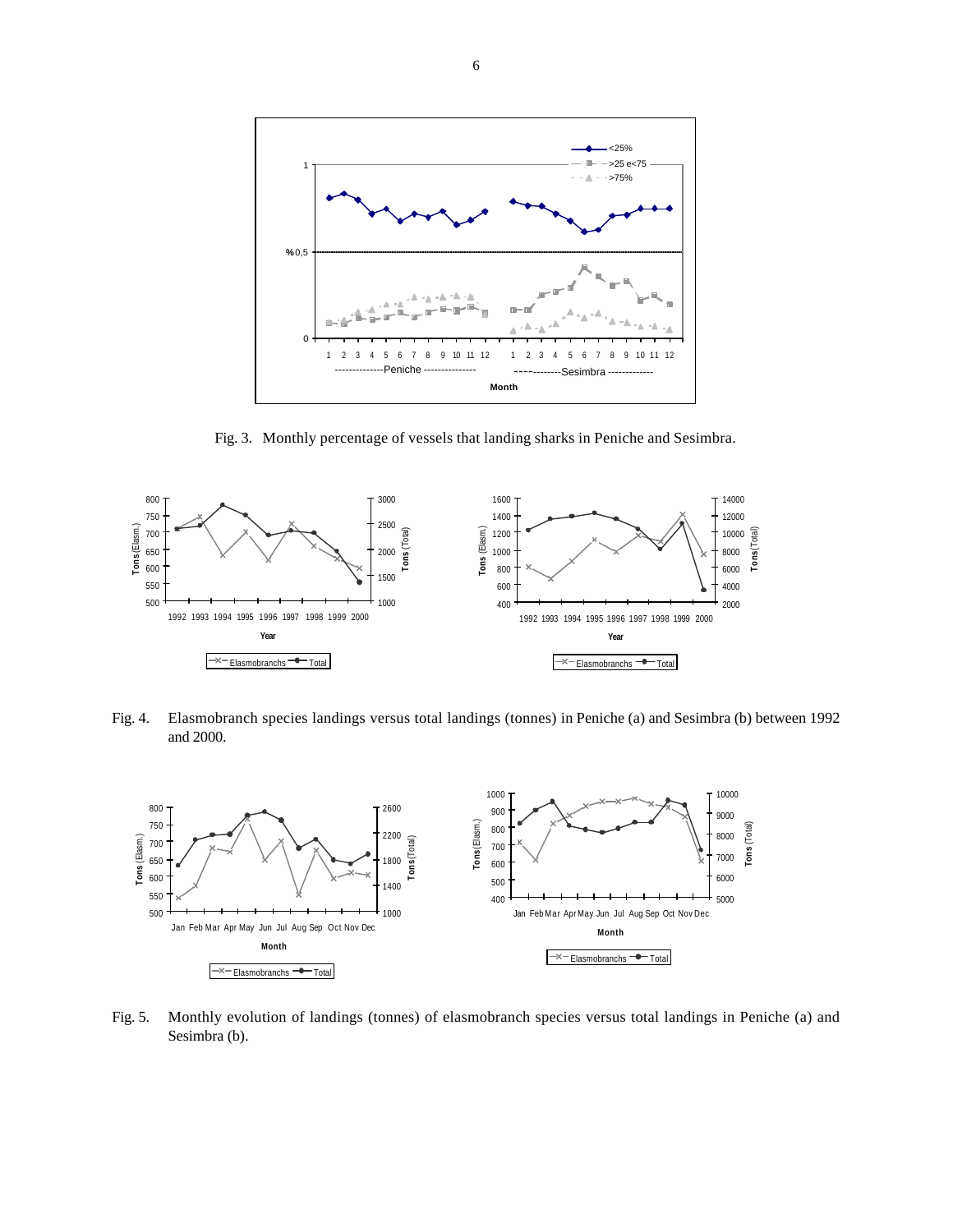

Fig. 6. Total number of landing records for the three most important deep-water sharks versus the total number of landing records for all shark species combined in Peniche (a) and Sesimbra (b).



Fig. 7. Percentage of vessels landing deep-water sharks by month in Peniche and Sesimbra.



Fig. 8. Monthly mean landings by record of black scabbardfish in Sesimbra